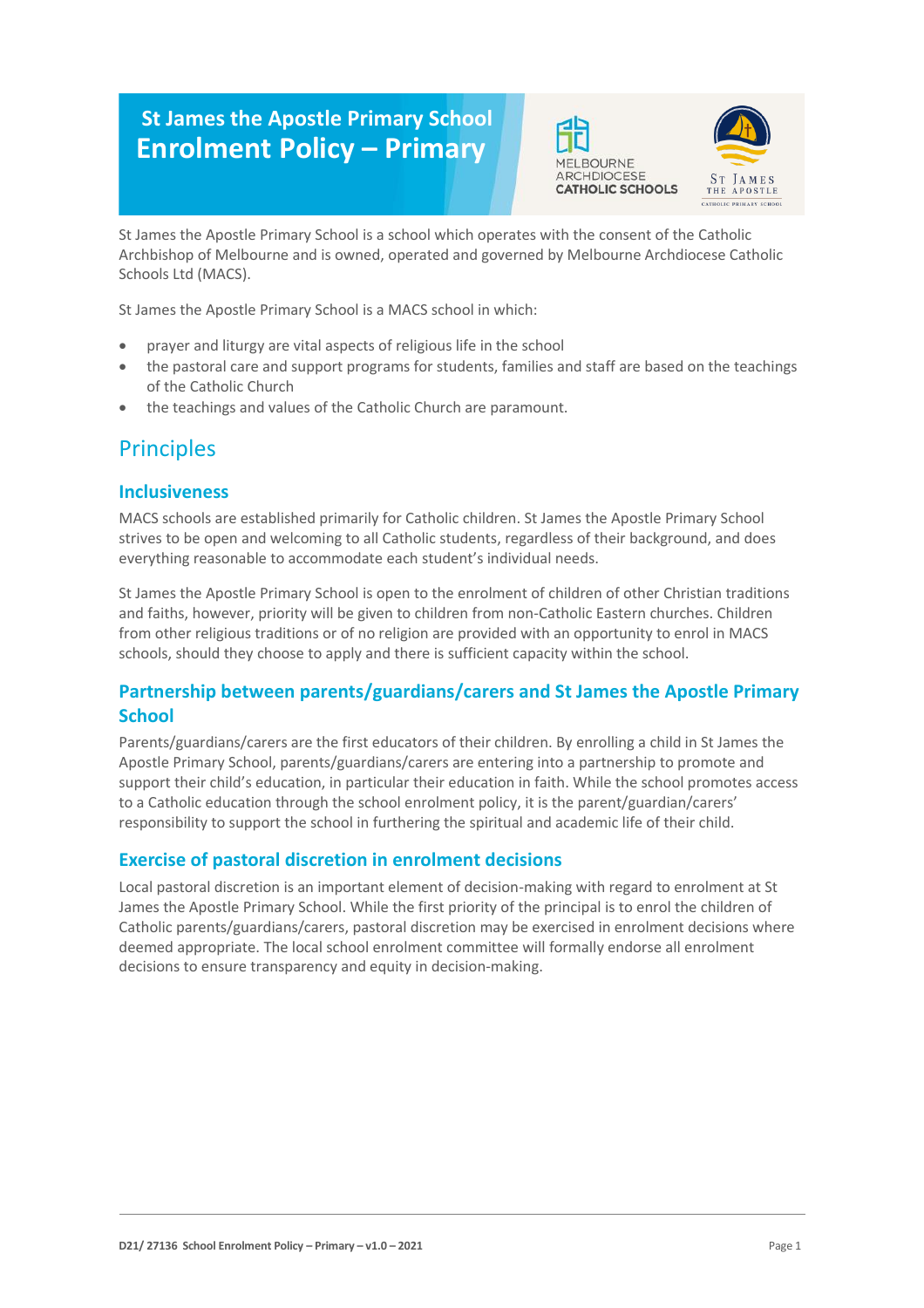### **Priority enrolment**

There is an agreed order of priority for enrolment in MACS schools, which must be followed in the enrolment policy and procedures. As systemic Catholic schools, the first priority of MACS schools is the provision of a Catholic education for Catholic children.

The order of priority for MACS primary schools is:

- 1. Catholic children who are residents of the parish
- 2. siblings of children already enrolled in the school
- 3. Catholic children who are not residents of the parish but are recognised as parishioners by the parish priest
- 4. Catholic children from other parishes (for pastoral reasons)
- 5. children from non-Catholic Eastern churches (i.e. Greek Orthodox, Coptic Orthodox, Ukrainian Orthodox, Russian Orthodox, Serbian Orthodox and other Orthodox) who are residents of the parish
- 6. children from non-Catholic Eastern churches (i.e. Greek Orthodox, Coptic Orthodox, Ukrainian Orthodox, Russian Orthodox, Serbian Orthodox and other Orthodox) who reside outside the parish
- 7. other Christian children who are residents of the parish
- 8. other Christian children who reside outside the parish
- 9. non-Christian children who are residents of the parish
- 10. non-Christian children who reside outside the parish.

### **Definitions**

#### **Catholic child**

For the purpose of enrolment in a Catholic school, a child is considered to be Catholic if they are a member of the Catholic Church, usually established by a Certificate of Baptism and have fully participated in a sacramental program or, there is evidence of an intention to complete their sacramental journey.

#### **Enrolment catchment area**

The enrolment catchment area is a defined area from which a school enrols students as officially designated to a school by MACS. The parish for St James the Apostle Primary School is St James the Apostle Parish. In parishes with more than one primary school, the catchment for each school is determined by the parish in consultation with MACS.

Enrolment is subject to the maximum capacity of the school.

#### **Orthodox child**

For the purpose of enrolment in a Catholic school, a child is considered to be Orthodox if they are a member of a non-Catholic Eastern church, including Greek Orthodox, Coptic Orthodox, Ukrainian Orthodox, Russian Orthodox, Serbian Orthodox and other Orthodox.

#### **Parish**

'Parish' refers to the local parish as defined by its geographical boundaries and student location is based on home address.

### Parental Responsibilities

At the time of enrolment at St James the Apostle Primary School, parents/guardians/carers make a commitment to provide ongoing support for their child's Catholic education. In particular, parents/guardians/carers are asked to make an explicit commitment to the following responsibilities: